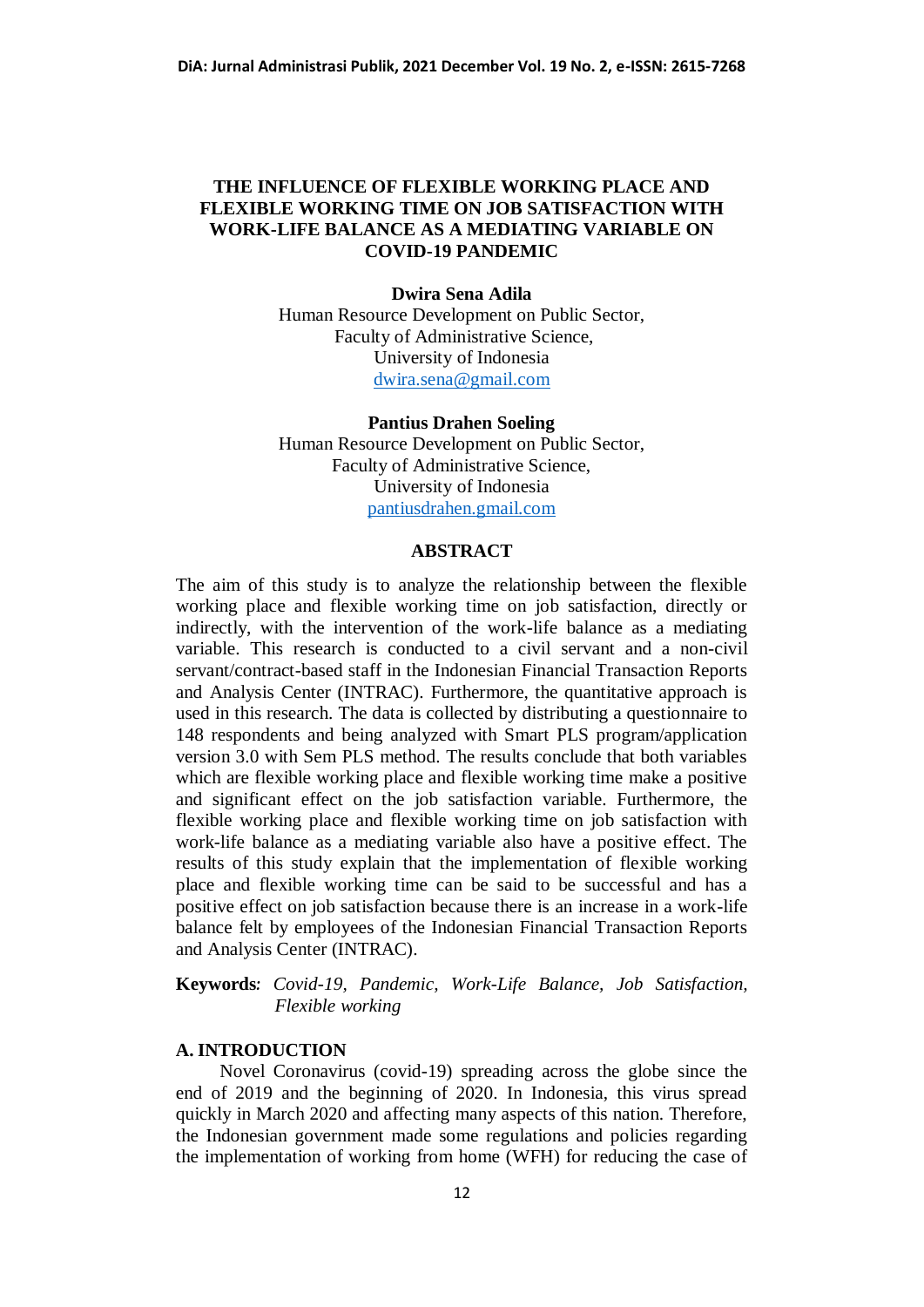coronavirus victims. This regulation is based on the *Surat Edaran Menteri Penertiban Aparatur Negara dan Reformasi Birokrasi (PAN-RB) Nomor 58/2020* which was signed on May 29, 2020, regarding the work system of civil servant/ASN in the new normal order which aims to adapt to a pandemic situation but still be productive at work and safe from Covid 19.

The Indonesian Financial Transaction Reports and Analysis Center (INTRAC) has been implementing flexible working regulations since 2020. Either flexible working place or flexible working time, this is stated in the *Peraturan Kepala PPATK Nomor: T/41/OT.01.03/IV/2021*. One point of the regulations is all the employees must share their locations daily and also reported it to their division. In addition, there is also regulation for shifted and scheduled work system every week or month so that each employee has a different portion of Working From Office (WFO) based on the urgency of the task given. Also, there is a record of the time when the employees leave the office after their work has been completed, so employees are not bound by rigid working hours like before the pandemic.

During the implementation of flexible working regulation, the Indonesian Financial Transaction Reports and Analysis Center (INTRAC) did an internal research/assessment with the quantitative method through questionnaires that have been distributed to employees in several work units/divisions, with a scale of 1 to 5 representing work effectiveness based on their level, 1 means not very effective and 5 means very effective. Here are the results of the research in one division which produces an average score that tends to be between 2,96 to 3,5 on a scale of 1 to 5, with a total of 28 respondents.

In addition, there is also research on data collection related to the advantages and disadvantages felt by employees during the implementation of WFH at the Indonesian Financial Transaction Reports and Analysis Center (INTRAC), below are the top three rankings of each advantage and disadvantages of implementing Work from home (WFH) as part of the flexible working arrangement.

| No.           | <b>Advantages</b> | <b>Disadvantages</b>                              |  |  |
|---------------|-------------------|---------------------------------------------------|--|--|
|               |                   | Flexibility of work The unstable of internet      |  |  |
|               | hours             | connection                                        |  |  |
| $\mathcal{D}$ |                   | Accomodation bugdet Still working on weekends     |  |  |
|               | reduced           | and also late at night                            |  |  |
| 3             |                   | More time for the The lack of working facility at |  |  |
|               | family            | home                                              |  |  |

**Table 1. Advantages and Disadvantages of implementation Flexible Working regulation**

Source: Indonesian Financial Transaction Reports and Analysis Center (INTRAC) 2020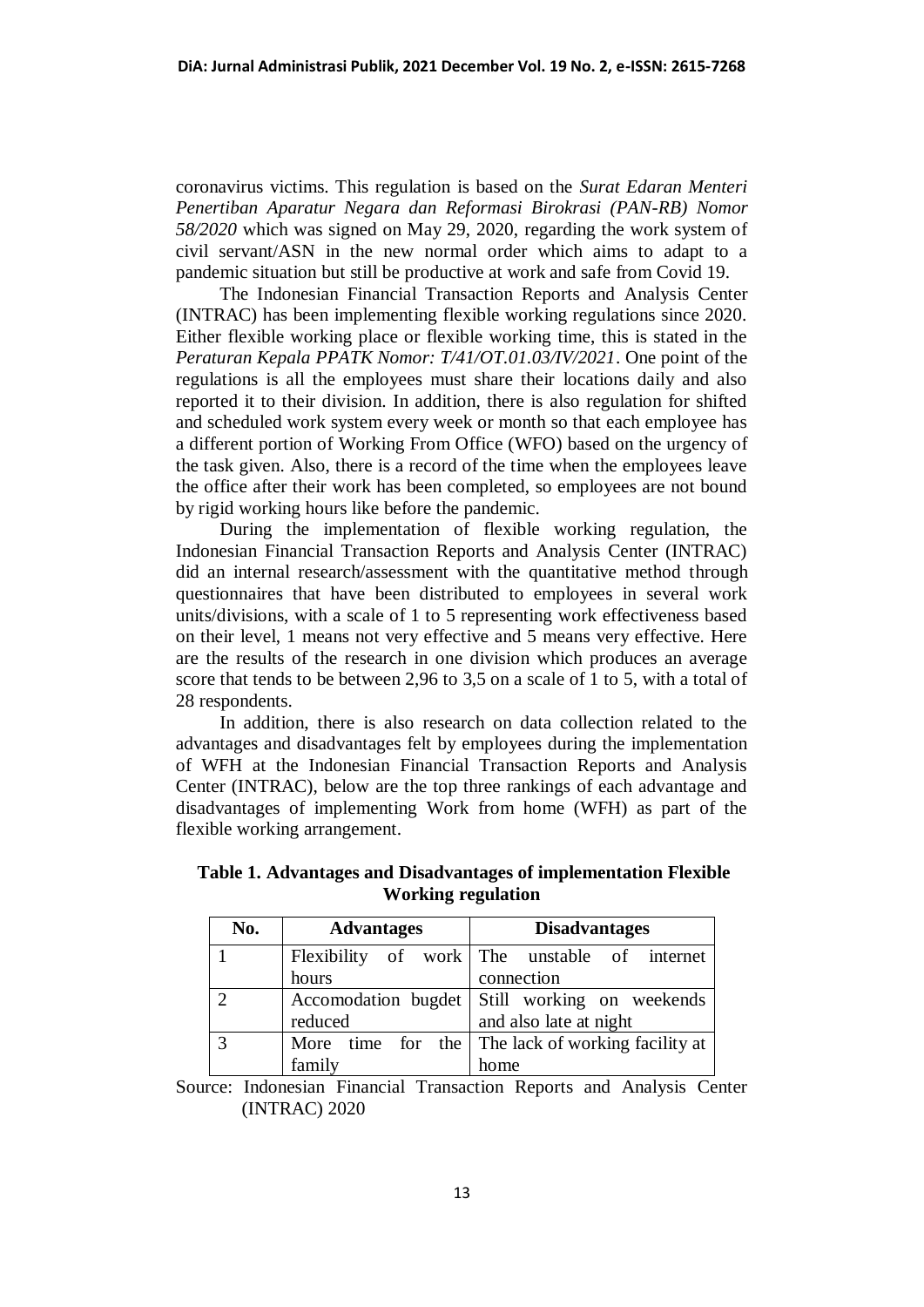The table above is containing a summary of the evaluation of the advantages and disadvantages of implementing a flexible working in one division at the Indonesian Financial Transaction Reports and Analysis Center (INTRAC). We can see in the second point from the disadvantages column, it tells "still working on weekends and also late at night". This is in accordance with research conducted by Reissner and Izak (2017) from the University of Roehampton explained that there is an increase in work pressure and decrease in work effectiveness when mobile working is carried out so that it affects the quality of balancing the work life and personal life or it called work-life balance. For example, someone who has to keep doing his job late at night or even on weekends.

Based on the explanation above, especially on the evaluation on the implementation of flexible working at the division of Indonesian Financial Transaction Reports and Analysis Center (INTRAC), it can be seen from several aspects that the regulation for doing work from home (WFH) is generally good. However it can be seen from table 1 of the evaluation above, there is still dissatisfaction with this remote work system, especially due to overwork time limits. Therefore, the authors of this research are interested in conducting research on the effect of flexible working place and flexible working time on job satisfaction with work-life balance as a mediating variable on pandemic Covid-19 (studies at Indonesian Financial Transaction Reports and Analysis Center (INTRAC).

### **B. LITERATURE REVIEW**

#### **Flexible Working Place**

The term flexibility regarding workplace selection is defined as the ability to adapt to a dynamic environment (Svensson, 2011), or the ability to reconfigure resources to respond to environmental dynamics (Sánchez et al., 2007). Various types of flexible working place such as flexible time, remote work, and so on will help employees to maintain work-life balance (Prowse, 2015). Bonney (2005) said that the most important thing in the workplace is the increase in stress levels, competition, and insecurities that can disrupt the balance. The study conducted by Golden and Veiga (2005) has resulted that job satisfaction can increase if an employee does flexible work/telework not more than 15 hours in one week.

### **Flexible Working Time**

The fundamental idea of this concept is that flexible working hours can be more beneficial than following a rigid work schedule (Rubin, 1979). Family-friendly flexible policies (Shagvaliyeva &Yazdanifard, 2014) are management practices where employees are allowed to choose the start and end times of their work (Wickramasinghe &Jayabandu, 2007), which is also referred to as flexible time and flexible hours. There is another meaning of flexible working time/flextime where one can manage when a person is working, not fixated by predetermined working hours. (Thompson et al, 2015). With flexible working time, an employee can work while accompanying their child to the doctor or can meet with the teacher of his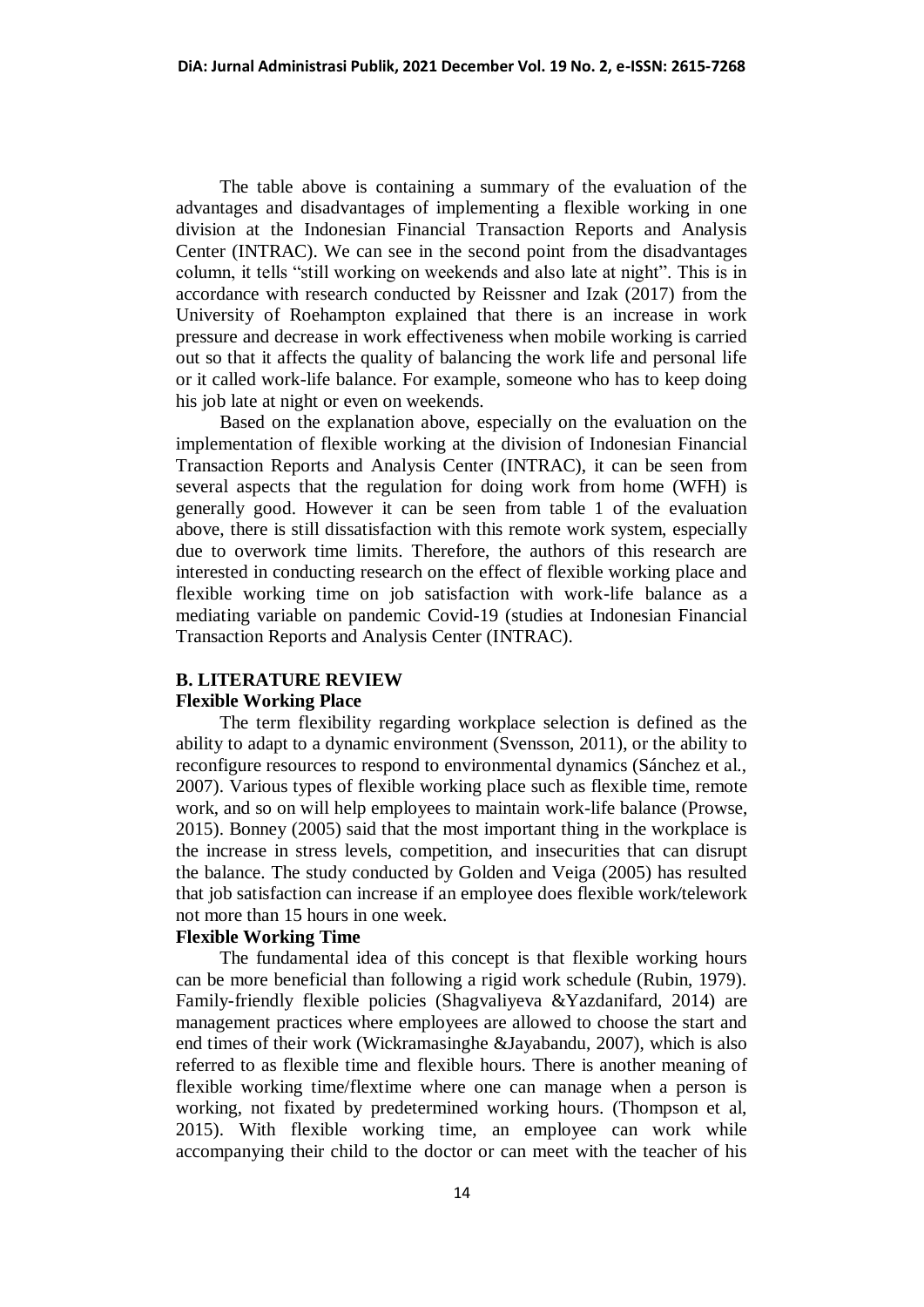children before starting work. (Charalampous et al., 2019 in Dilmaghani, 2020).

## **Job Satisfaction**

Job satisfaction is a positive emotion that arises from a job, a working environment, and social interactions in the work, as well as for the value that arises from the employee's assessment of expectations for the actual work and work environment (Locke, 1976 in Celik et al., 2015).

Job satisfaction is the result of how a person has a perception of his work and can be satisfied with the needs of that person's work (Henne &Locke, 1985 in Bryce Lee, 2020), these needs of a person can be referred to as dimensions, and satisfaction over the fulfillment of these dimensions will lead to job satisfaction. The dimensions in question are pay, operating procedures, coworkers, supervision, and nature of work.

### **Work-Life Balance**

The concept of work-life balance as stated by Bryne (2005) is that work-life balance is a way to "balance the five aspects of life that we have at the same time. Namely work, family, friendship, health, and religion". There is also preliminary research that mentions that work-life balance focuses only on conflicts in the world of work (Casper et al., 2018). Over time and researchers began to realize that there are other factors that affect work-life balance, namely work and family life, so this definition is used to date

The most effective work-life balance policy is implemented after a dialogue between the company and employees (Oa et al., 2018). Some formal work-life balance strategies that can be adopted by the company, namely:

- a. Flexible working time even without attendance, but employee performance targets must be met and will eventually create employee satisfaction (Meenakshi et al., 2013); (Oa et al., 2018); (Lazar et al., 2010).
- b. Teleconference and Telecommuting where employees can still work from home without burdening household life and can save energy, time, and money (Meenakshi et al., 2013); (Oa et al., 2018); (Lazar et al., 2010).
- c. Providing policies to employees who want to increase the workload of more and more time at a certain time for employees to reduce the working days of the week (Meenakshi et al., 2013); (Oa et al., 2018); (Lazar et al., 2010).
- d. Policy to allow shift work for employees who want to continue their studies to increase the capacity of such employees (Meenakshi et al., 2013); (Oa et al., 2018); (Lazar et al., 2010).
- e. Employee leave programs are better if set at the beginning of the year, so as not to interfere with the company's activities (Oa et al., 2018).

#### **C. METHOD**

Based on the literature review above, researchers built several hypotheses between existing variables, including flexible working place,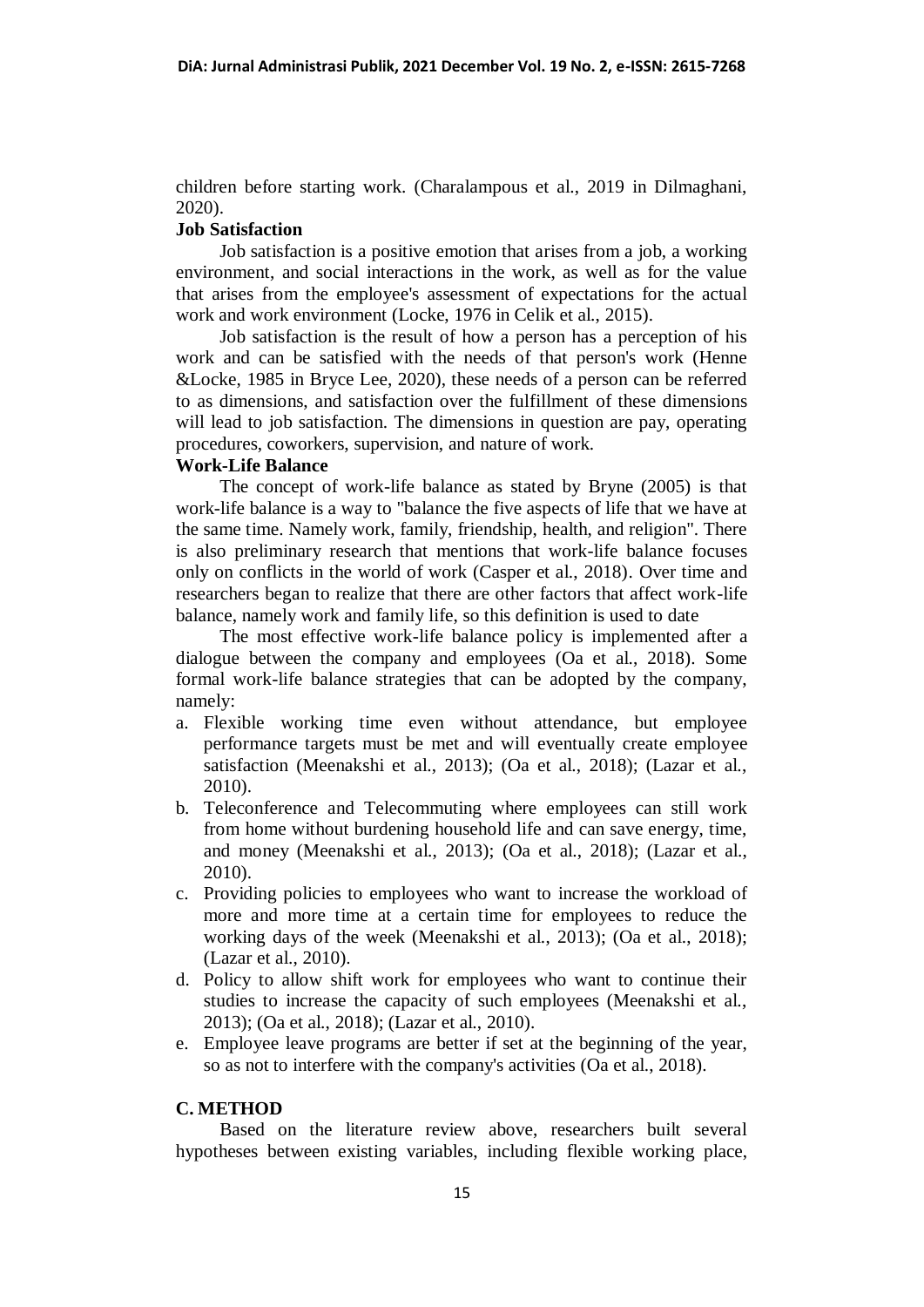flexible working time, job satisfaction, and work-life balance. Below are 7 hypotheses in this study:

- 1. H01 : Flexible working place has no positive effect on work life balance Ha1 : Flexible working place positively affects work life balance
- 2. H02 : Flexibility working place positively affects job satisfaction Ha2 : Flexibility working place positively affects job satisfaction
- 3. H03 : Flexible Working Time positively affects work life balance Ha3 : Flexible Working Time positively affects work life balance
- 4. H04 : Flexible Working Time has a positive and significant effect on Job Satisfaction.

Ha4 : Flexible Working Time has a positive and significant effect on Job Satisfaction.

- 5. H05 : Work Life Balance positively affects Job Satisfaction Ha5 : Work Life Balance positively affects Job Satisfaction
- 6. H06 : Work Life Balance mediates the influence of Flexible Working Place on Job Satisfaction. Ha6 : Work Life Balance mediates the influence of Flexible Working Place on Job Satisfaction.
- 7. H07 : Work Life Balance mediates the influence of Flexible Working Time on Job Satisfaction.

Ha7 : Work Life Balance mediates the influence of Flexible Working Time on Job Satisfaction.

### **Analysis Model**

In this research there were 4 variables studied, among others 2 (two) free variables or better known as exogenous variables, and bound variables or other languages are endogenous variables.

1. Exogenous Variables

Exogenous variables are variables that exist in research and can affect other variables, but cannot be affected by other variables. In this study included in the exogenous variable is flexible working place $(X1)$  and flexible working  $time(X2)$ .

## 2. Endogenous Variables

An endogenous variable is a dependent variable, whose value can change according to what affects it, commonly known as dependent variables. In this study, endogenous variables include job satisfaction(Y2) and work-life balances as mediation variables (Y1).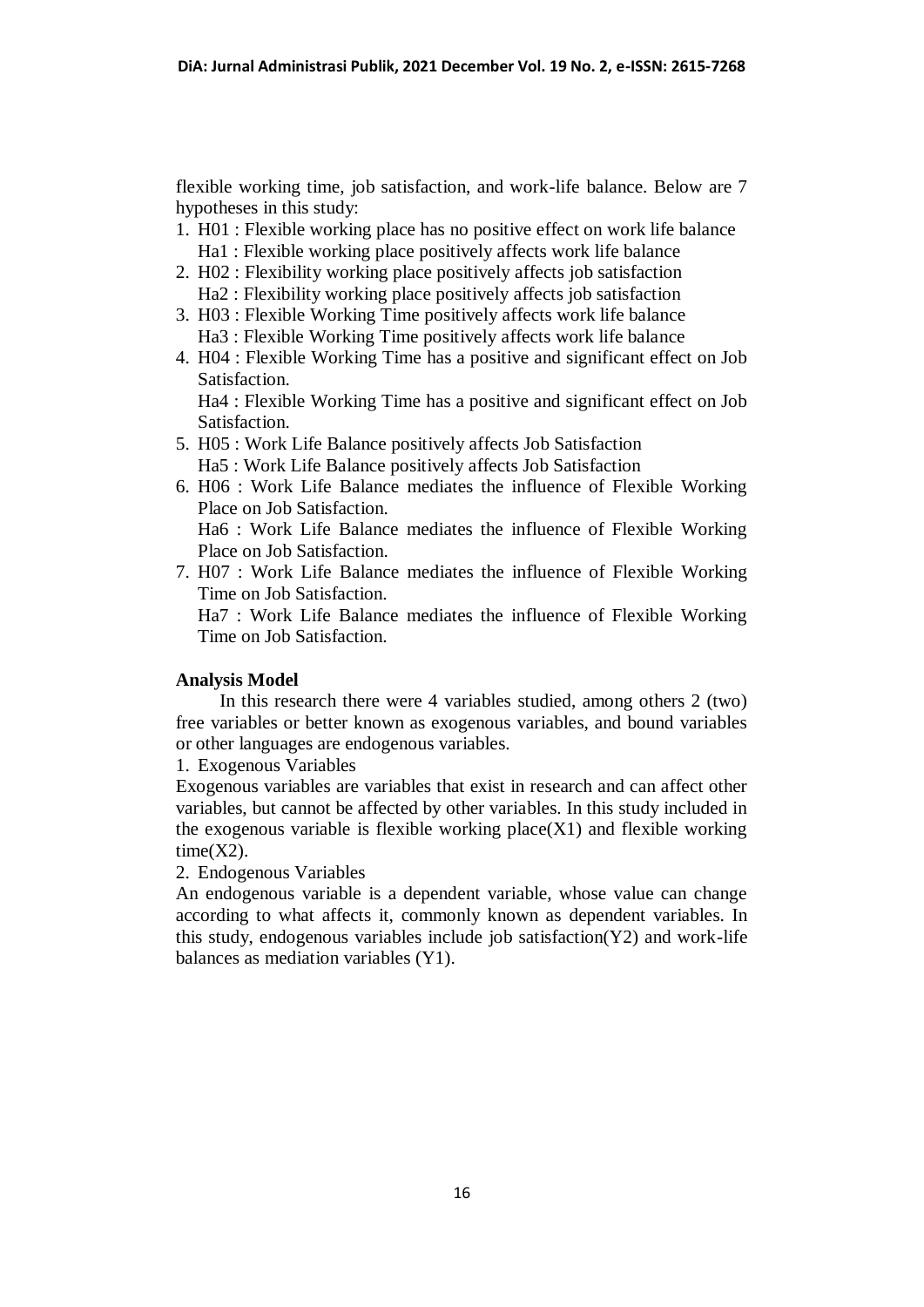

Figure 1. Analysis Model (Source: Researcher Processed Results, 2021)

This research uses quantitative approach, by going through two ways, namely primary and secondary data. Primary data is used by researchers for specific purposes in dealing with the problems studied. While secondary data is data that has been obtained previously that aims to support research, in addition to handling the problems studied. (Malhotra, 2006). To obtain the required data, researchers collect data in two ways, among others with field research and literature review.

When retrieving data, it is necessary to do pre-research or pre-test. This is done to see the validity of the questionnaire that has been compiled, by looking at its validity and reliability. Pre-tests were conducted on 30 respondents with a total of 20 questions. The scale used is 1 to 5 where scale 1 states strongly disagree and 5 states strongly agree.

## **D. EXPLANATION**

#### **Validity Test**

Validity tests are conducted based on existing instruments, aiming to measure the accuracy of each question listed on the questionnaire. According to Ghozali (2016) an indicator is declared valid if the question on the questionnaire can clearly express the measured thing. The way to measure it is to look at the values listed in the r count and r tables, if r counts > r the table then the item is declared valid.

| <b>Item</b><br><b>Name</b> | r count | r table | <b>Information</b>      | <b>Conclusion</b> |
|----------------------------|---------|---------|-------------------------|-------------------|
| FWP 1                      | 0.691   | 0.3610  | $r$ count $>r$<br>table | <b>Valid</b>      |
| FWP <sub>2</sub>           | 0.704   | 0.3610  | $r$ count $>r$<br>table | <b>Valid</b>      |
| FWP <sub>3</sub>           | 0.502   | 0.3610  | $r$ count $>r$<br>table | <b>Valid</b>      |
| FWP4                       | 0.472   | 0.3610  | $r$ count $>r$<br>table | <b>Valid</b>      |

1. Validity test results of Flexible Working Place instrument item **Table 2. Validity Test Results on Flexible Working Place Variables**

Source: Researchers Processed (2021)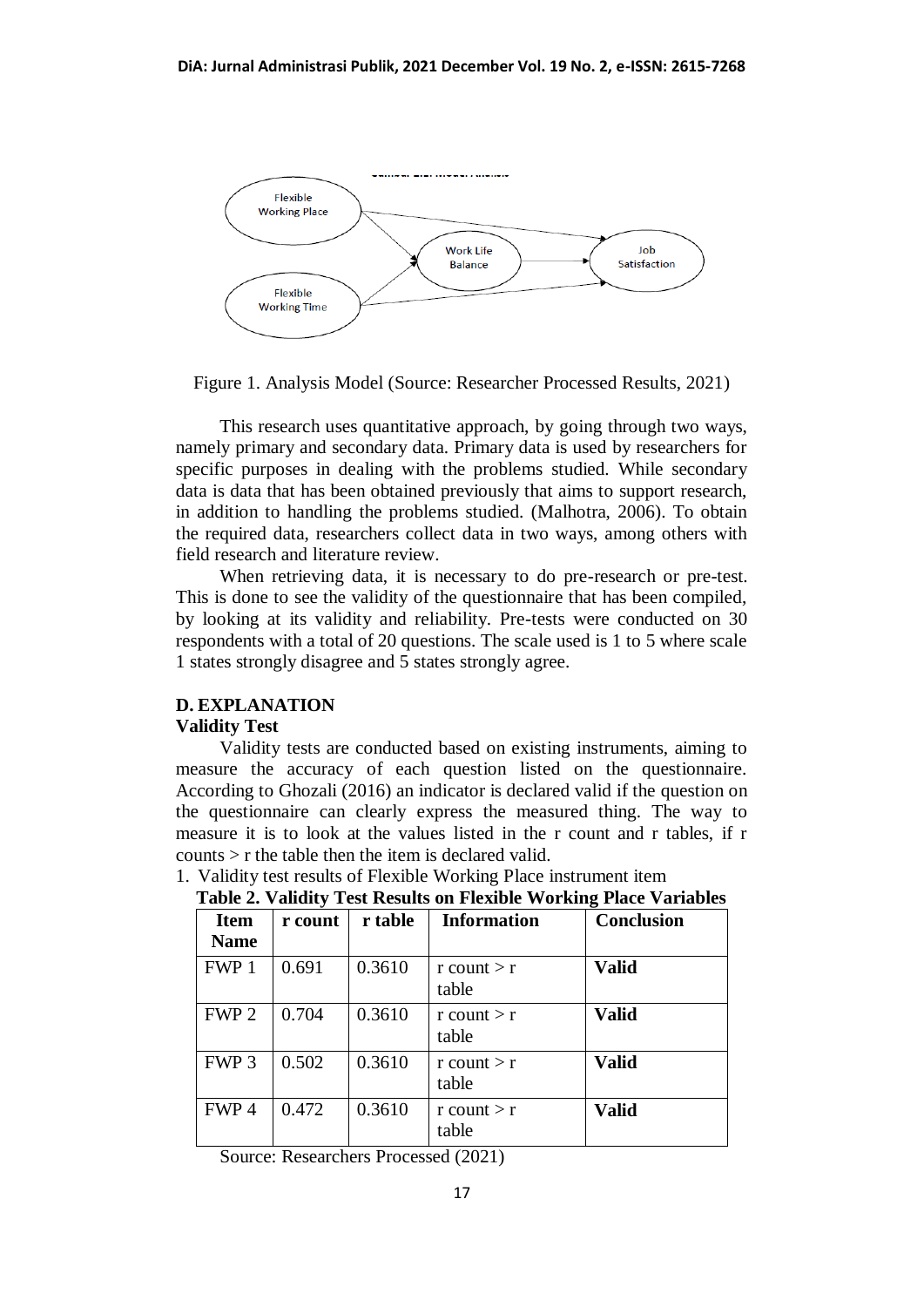| <b>Table 3. Validity Test Results on Flexible Working Time Variables</b> |          |         |                                  |                   |  |
|--------------------------------------------------------------------------|----------|---------|----------------------------------|-------------------|--|
| <b>Item</b>                                                              | r count  | r table | <b>Information</b>               | <b>Conclusion</b> |  |
| <b>Name</b>                                                              |          |         |                                  |                   |  |
| FWT 1                                                                    | 0.703    | 0.3610  | r count $>$ r table              | <b>Valid</b>      |  |
| FWT <sub>2</sub>                                                         | $-0.373$ | 0.3610  | $\text{rcount} < \text{r table}$ | <b>Not Valid</b>  |  |
| FWT <sub>3</sub>                                                         | 0.784    | 0.3610  | $r$ count $\gt r$ table          | <b>Valid</b>      |  |
| FWT <sub>4</sub>                                                         | 0.769    | 0.3610  | r count $>$ r table              | <b>Valid</b>      |  |
| FWT 5                                                                    | 0.646    | 0.3610  | $r$ count $\gt r$ table          | <b>Valid</b>      |  |
| FWT <sub>6</sub>                                                         | 0.439    | 0.3610  | $r$ count $\gt r$ table          | <b>Valid</b>      |  |
| FWT 7                                                                    | 0.773    | 0.3610  | r count $>$ r table              | <b>Valid</b>      |  |
|                                                                          |          |         |                                  |                   |  |

2. Validity test results of Flexible Working Time instrument item

Source: Researchers Processed (2021)

3. Validity test results of *Work Life Balance* instrument item **Table 4 Validity Test Results on Work Life Balance Variables**

| Tuble + Tubuley Test Results on Work Ente Dunance |         |         |                                        |                   |  |
|---------------------------------------------------|---------|---------|----------------------------------------|-------------------|--|
| <b>Item Name</b>                                  | r count | r table | <b>Information</b>                     | <b>Conclusion</b> |  |
| WLB 1                                             | 0.604   | 0.3610  | $r$ count $> r$<br>table               | <b>Valid</b>      |  |
| WLB <sub>2</sub>                                  | 0.588   | 0.3610  | $r$ count $> r$<br>table               | <b>Valid</b>      |  |
| WLB <sub>3</sub>                                  | 0.177   | 0.3610  | $r$ count $\langle r \rangle$<br>table | <b>Not Valid</b>  |  |
| WLB 4                                             | 0.516   | 0.3610  | $r$ count $> r$<br>table               | <b>Valid</b>      |  |
| WLB <sub>5</sub>                                  | 0.542   | 0.3610  | $r$ count $> r$<br>table               | <b>Valid</b>      |  |
| WLB 6                                             | 0.487   | 0.3610  | $r$ count $> r$<br>table               | <b>Valid</b>      |  |

Source: Researchers Processed (2021)

4. Validity test results of *Job Satisfaction* instrument item

| <b>Item Name</b> | r count | r table | Information         | <b>Conclusion</b> |
|------------------|---------|---------|---------------------|-------------------|
| JS 1             | 0.691   | 0.3610  | r count $>$ r table | Valid             |
| JS 2             | 0.704   | 0.3610  | r count $>$ r table | Valid             |
| JS <sub>3</sub>  | 0.502   | 0.3610  | r count $>$ r table | Valid             |

Source: Researchers Processed (2021)

Based on tables 2 to 5 above, there are two indicators that have a calculated r value less than r table, both indicators are named FWT2 and WLB3, therefore these invalid items/indicators are not used into the questionnaire as a whole which is distributed throughout the sample.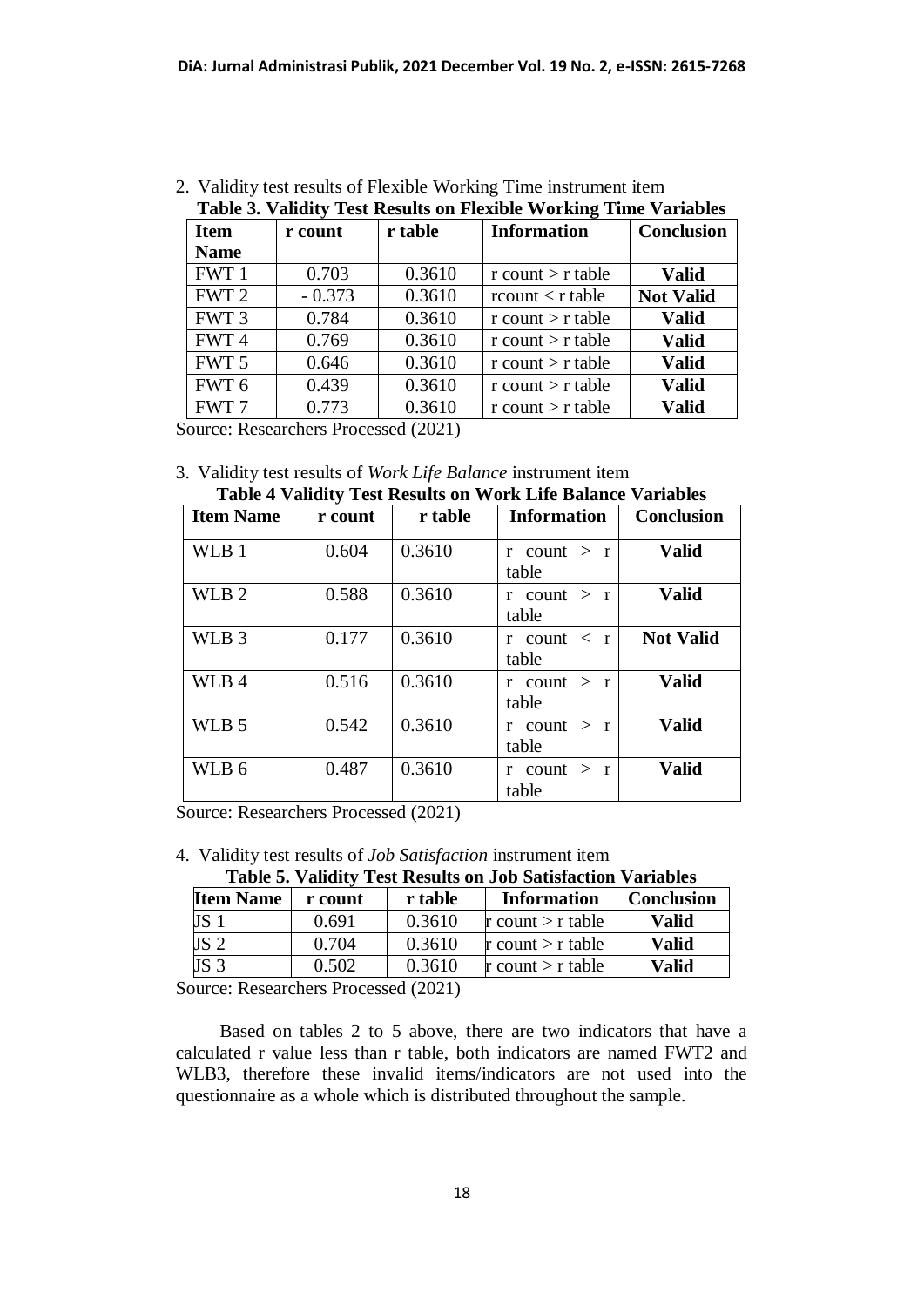#### **Reliability Test**

Reliability test is an instrument test where the results can describe the consistency level of the questionnaire, so that it can be used in the future. Gronlund and Linn (1990) said that reliability is an accuracy of results obtained from a measurement. Questionnaire instruments that have cronbach's alpha greater than or equal to 0.60 mean that the instruments contained in the study questionnaire are reliable.

| <b>Variable Name</b>    | Cronbach's   | <b>Critical Value</b> | <b>Information</b> |
|-------------------------|--------------|-----------------------|--------------------|
|                         | <b>Alpha</b> |                       |                    |
| <b>Flexible Working</b> | 0.775        | 0.6                   | <b>Reliable</b>    |
| Place                   |              |                       |                    |
| <b>Flexible Working</b> | 0.768        | 0.6                   | <b>Reliable</b>    |
| Time                    |              |                       |                    |
| Work-Life               | 0.744        | 0.6                   | <b>Reliable</b>    |
| <b>Balance</b>          |              |                       |                    |
| <b>Job Satisfaction</b> | 0.753        | 0.6                   | <b>Reliable</b>    |

**Table 6. Reliablitas Test Results**

Source: Researchers Processed (2021)

Can be seen in the table of reliability processing results using SPSS version 26 above, it can be concluded that all variables have good reliability because it has a value of *cronbach's alpha* more than 0.6.

## **Descriptive Analysis Respondent Profile by Gender**

|       | gender |           |         |                  |                       |  |
|-------|--------|-----------|---------|------------------|-----------------------|--|
|       |        | Frequency | Percent | Valid<br>Percent | Cumulative<br>Percent |  |
|       | Male   | 86        | 58.1    | 58.1             | 58.1                  |  |
| Valid | Female | 62        | 41.9    | 41.9             | 100.0                 |  |
|       | Total  | 148       | 100.0   | 100.0            |                       |  |

**Table 7. Gender gender**

Source: Researchers Processed (2021)

Based on table 7 above, after the overall dissemination of questionnaires, a total of 148 data were obtained from respondents. Respondents in this study consisted of 58.1% male and 41.9% female, so it can be concluded that this study is dominated by male respondents.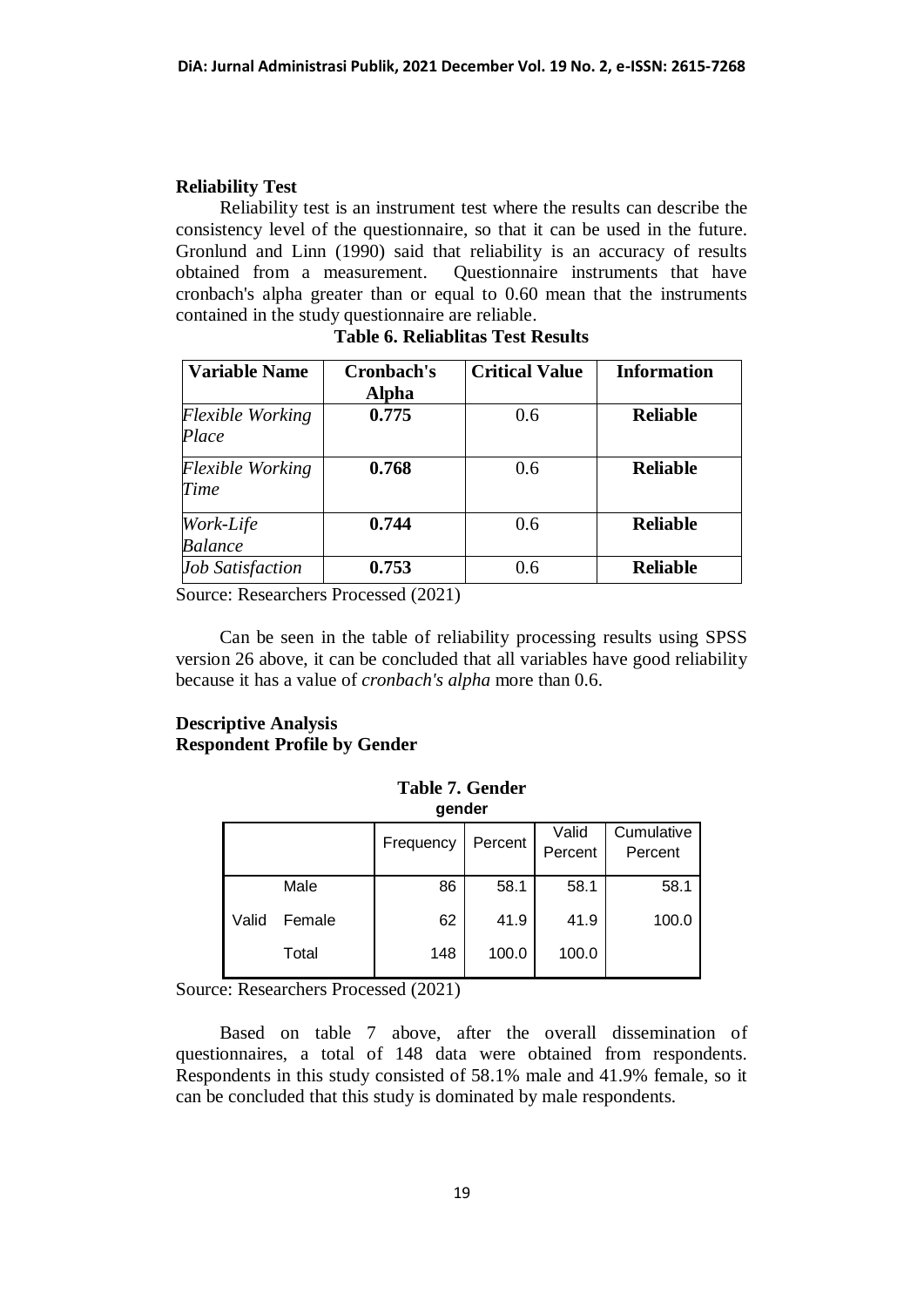## **Respondent Profile Based on Last Education**

## **Table 8. Last Education**

#### **Last Education**

|       |                             | Frequency | Percent | Valid<br>Percent | Cumulative<br>Percent |
|-------|-----------------------------|-----------|---------|------------------|-----------------------|
| Valid | DI/DII/DII                  | 15        | 10.1    | 10.1             | 10.1                  |
|       | DIV/Bachelor<br>Degree (S1) | 127       | 85.8    | 85.8             | 95.9                  |
|       | Master Degree<br>(S2)       | 6         | 4.1     | 4.1              | 100.0                 |
|       | Total                       | 148       | 100.0   | 100.0            |                       |

Source: Researchers Processed (2021)

Based on table 8 above, it can be known that the respondents in this study consisted of 10.1% (15 respondents) had the last level of education DI / DII / DIII. Then 85.8% (127 respondents) have the last level of education DIV / Bachelor Degree (S1). Then 4.1% (6 respondents) have the last level of education Master Degree (S2). Thus it can be known that the respondents used in this study were dominated by respondents who had the last level of education DIV / Bachelor Degree (S1).

### **Respondent Profile By Working Time**

|       |               | Frequency | Percent | Valid<br>Percent | Cumulative<br>Percent |
|-------|---------------|-----------|---------|------------------|-----------------------|
| Valid | <5 Years      | 127       | 85.8    | 85.8             | 85.8                  |
|       | 6 - 10 Years  | 16        | 10.8    | 10.8             | 96.6                  |
|       | 11 - 15 Years | 3         | 2.0     | 2.0              | 98.6                  |
|       | 16 - 20 Years | 2         | 1.4     | 1.4              | 100.0                 |
|       | Total         | 148       | 100.0   | 100.0            |                       |

**Table 9. Working Time Working Time**

Source: Researchers Processed (2021)

Based on table 9 above, it can be known that the respondents in this study consisted of 85.8% (127 respondents) have worked  $\leq$  years. Then 10.8% (16 respondents) have worked for 6-10years. Then 2% (3 respondents) have worked for 11-15 years. Then 1.4% (2 respondents) have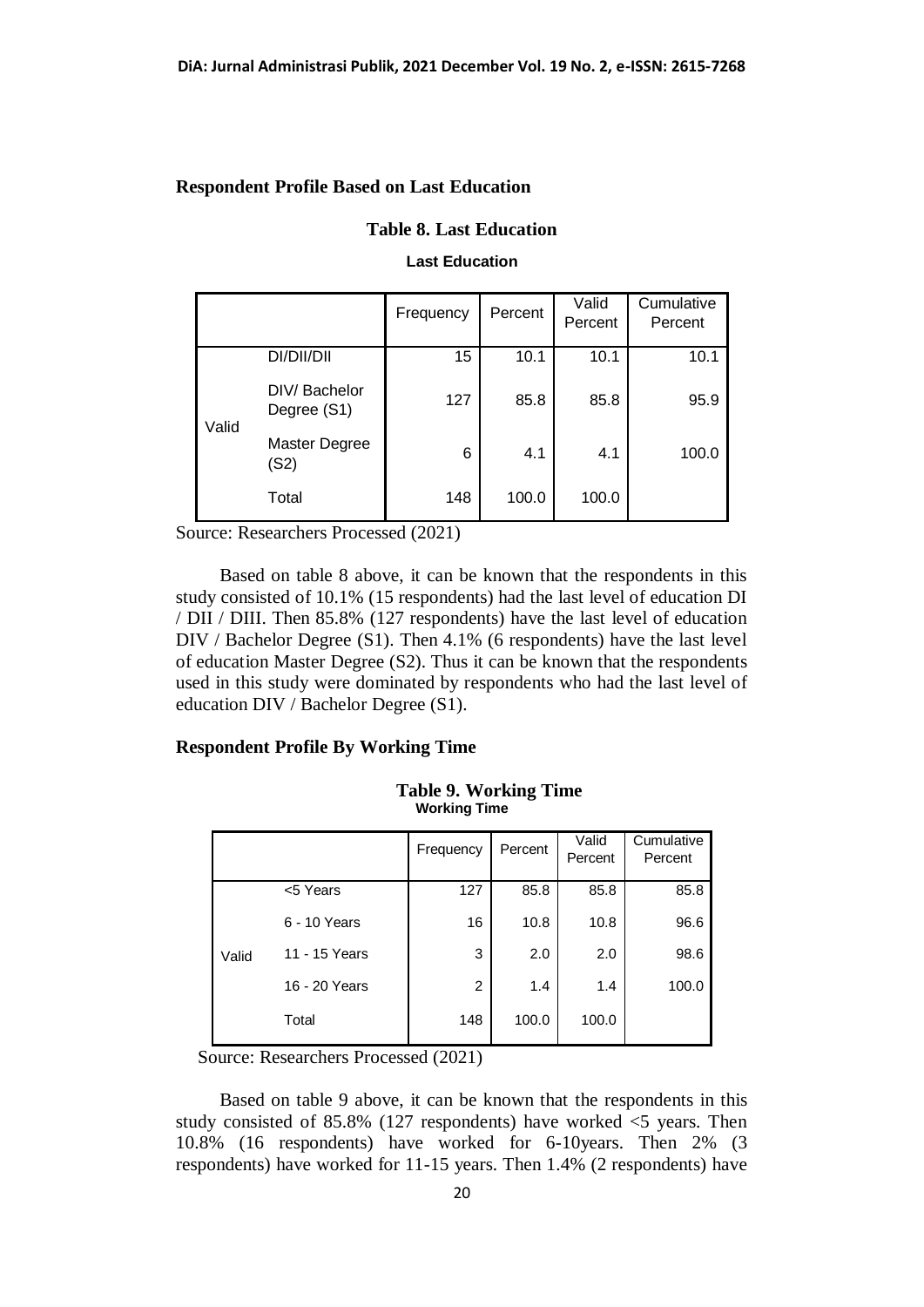worked for 16-20 years. Thus it can be known that the respondents used in this study were dominated by respondents who had worked <5 years.

# **Respondent Profile Based on Staffing Status Table 10. Staffing Status**

**Staffing Status**

|       |                                     | Frequency | Percent | Valid<br>Percent | Cumulative<br>Percent |
|-------|-------------------------------------|-----------|---------|------------------|-----------------------|
|       | Civil Servants /<br>permanent       | 135       | 91.2    | 91.2             | 91.2                  |
| Valid | Non Civil<br>Servants /<br>Contract | 13        | 8.8     | 8.8              | 100.0                 |
|       | Total                               | 148       | 100.0   | 100.0            |                       |

Source: Researchers Processed (2021)

Based on table 10 above, it can be known that the respondents in this study consisted of 91.2% (135 respondents) of civil servant/permanent staff status. Then 8.8% (13 respondents) are non-civil servants / contracts. Thus, it can be known that the respondents used in this study are dominated by respondents who are civil servants/permanent staff.

### **Results of the study**

## **Convergent Validity Test**

The forst stage assess the criteria of convergent validity. An indicator can be said to have a good validiy if the indicators has a loading factor value greater than 7% or 0,70. While loading factor between 0,50 to 0,60 (5% to 6%) can still be maintained for models that are still in the development stage (Ghozali, 2014). Based on that theory here the results of the estimation by using smartpls 3.0, as obtain in Figure 2 below shows the loading factor value for each indicator/construc of each variable. Based on that figure, we can be seen that the entire loading factor has a good validity.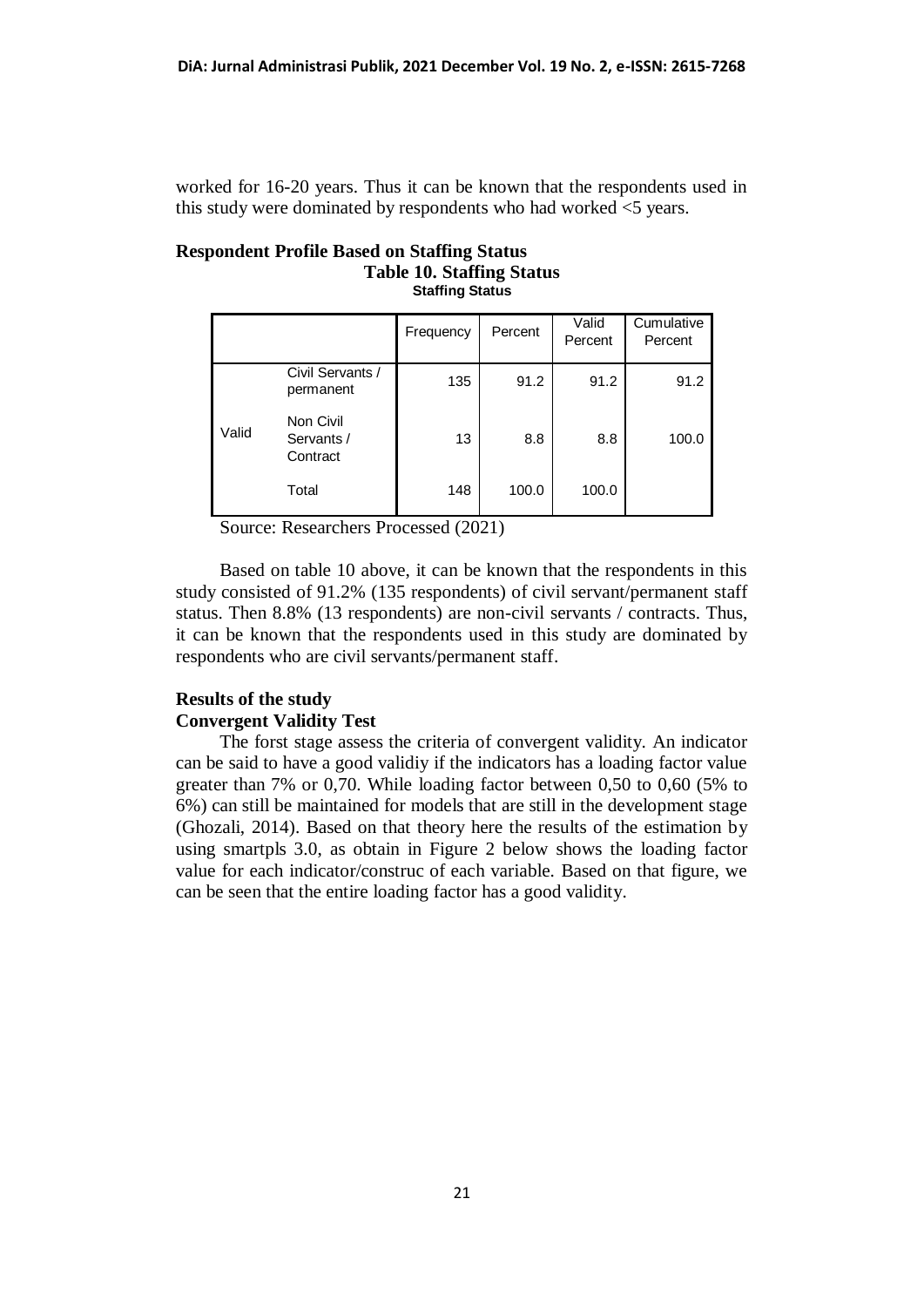

Processed by Researchers, 2021

Furthermore, in this study conducted a test of the validity of convergence, where at least latent variables have an AVE value of  $\geq 0.5$ . And the result on all variables has a value above 0.5 each. So it can be concluded that each independent variable can reflect its dependent variables. In addition, composite reliability tests are also conducted and have a result of  $> 0.07$  on all variables, where the minimum value is the range of 0.7 to 0.9. so that it can be speculated that good data consistency and models can be used. In addition, multicolineritas tests are also conducted between indicators in variables, where in this test all indicators have a vif result/ value of < 10 and can be concluded then the multicolineritas test is met.

| Table II. Table value <sup>1</sup> In Isquare output |               |                |                    |  |  |
|------------------------------------------------------|---------------|----------------|--------------------|--|--|
| <b>Variable</b>                                      | <b>Cut Of</b> | Output         | <b>Information</b> |  |  |
|                                                      | <b>Value</b>  | <b>Results</b> |                    |  |  |
| Flexible Working Place $\rightarrow$                 | < 0.35        | 0.052          | enough             |  |  |
| <b>Job Satisfaction</b>                              |               |                |                    |  |  |
| Flexible Working Place $\rightarrow$                 | $\geq$        | 0,285          | strong             |  |  |
| Work Life Balance                                    | 0.35          |                |                    |  |  |
| Flexible Working Time $\rightarrow$                  | $\,<\,$       | 0,049          | enough             |  |  |
| <b>Job Satisfaction</b>                              | 0,35          |                |                    |  |  |
| Flexible Working Time $\rightarrow$                  | > 0.35        | 0,408          | strong             |  |  |
| Work Life Balance                                    |               |                |                    |  |  |
| Work Life Balance $\rightarrow$ Job                  | > 0.35        | 0,504          | strong             |  |  |
| Satisfaction                                         |               |                |                    |  |  |
| $\sim$<br>ת ו ת                                      | 1/0011        |                |                    |  |  |

| Table 11. Table value f <sup>2</sup> in fsquare output |  |  |  |
|--------------------------------------------------------|--|--|--|
|--------------------------------------------------------|--|--|--|

Source: Researchers Processed (2021)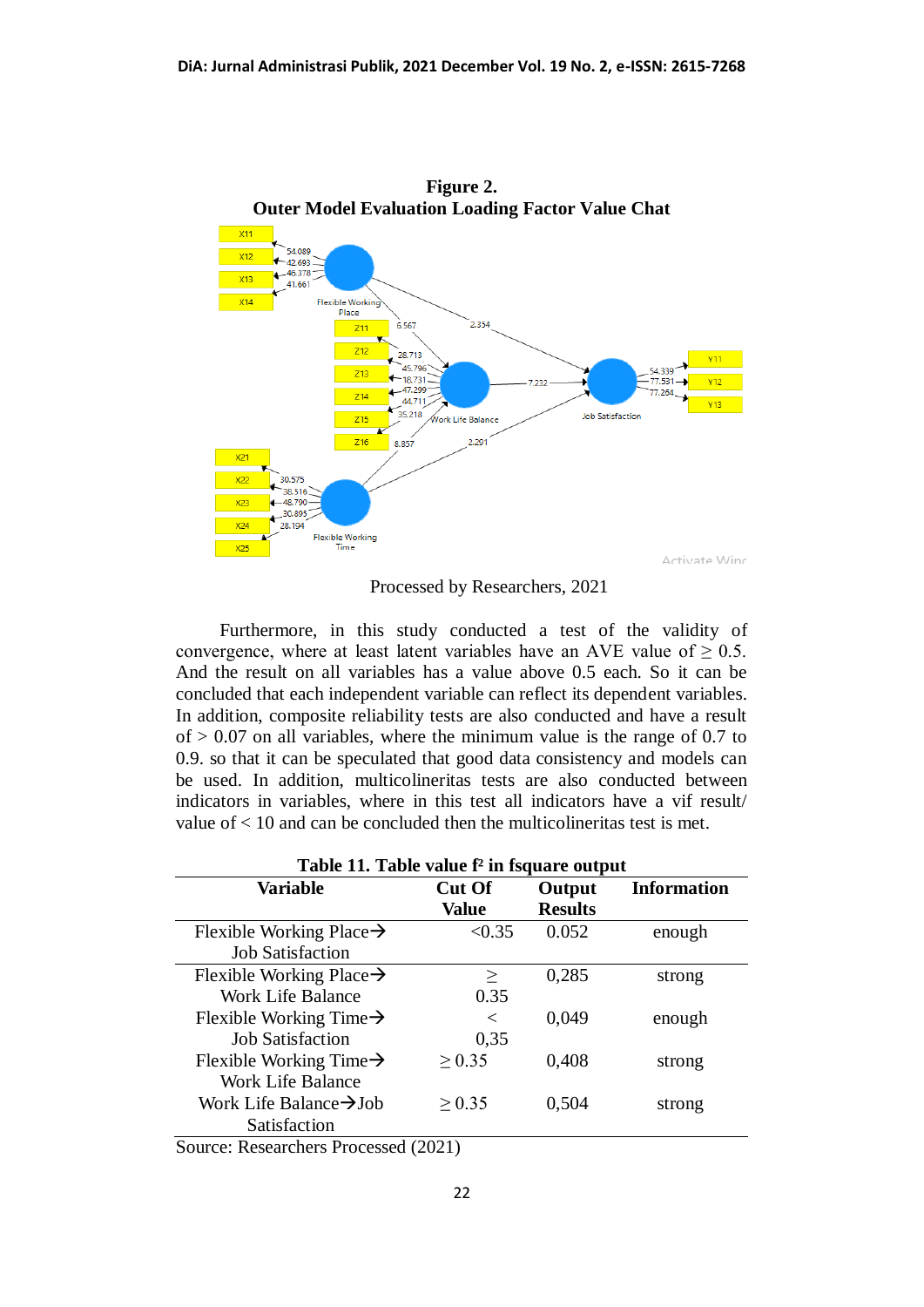### **Goodness of Fit Test**

| Table 12. R <sup>2</sup> on R Square ouput |          |  |  |  |
|--------------------------------------------|----------|--|--|--|
|                                            | R Square |  |  |  |
| Job Satisfaction                           | 0,766    |  |  |  |
| Work Life Balance                          | 0,676    |  |  |  |

Source: Researchers Processed (2021)

Looking at table 12 above, it can be concluded that the job satisfaction variable is influenced by the other three variables by 76.6%; then the worklife balance variable is influenced by flexible working place and flexible working time variable of 67.6%. Also obtained Q square value of 92.4% so it can be said to have good goodness of fit.

|                                                                    | Original<br>Sample<br>(0) | Sample<br>Mean<br>(M) | Standard<br>Deviation<br>(STDEV) | <b>T</b> Statistics<br>( O/STDEV ) | $\mathbf{P}$<br>Values |
|--------------------------------------------------------------------|---------------------------|-----------------------|----------------------------------|------------------------------------|------------------------|
| <b>Flexible Working</b><br>Place $\rightarrow$ Job<br>Satisfaction | 0,168                     | 0,166                 | 0,072                            | 2,345                              | 0,019                  |
| <b>Flexible Working</b><br>Place -> Work Life<br><b>Balance</b>    | 0,409                     | 0,409                 | 0,064                            | 6,369                              | 0,000                  |
| <b>Flexible Working</b><br>Time $\rightarrow$ Job<br>Satisfaction  | 0,171                     | 0,172                 | 0,069                            | 2,490                              | 0,013                  |
| <b>Flexible Working</b><br>Time -> Work Life<br><b>Balance</b>     | 0,490                     | 0,493                 | 0,057                            | 8,616                              | 0,000                  |
| Work Life Balance -<br>> Job Satisfaction                          | 0,603                     | 0,603                 | 0,076                            | 7,944                              | 0,000                  |

## **Table 13. Hypothythesis test on coefficient path output**

Source: Researchers Processed (2021)

Seen in table 13 above, it can be concluded that there is a relationship between flexible working place variable and job satisfaction is significant with the original sample value of 0.168 so that the direction of the relationship is positive; then the relationship between flexible working place variables and work life balances is significant with niliai  $T > 1.96$  and has a positive influence direction; furthermore, the relationship between flexible workingtime to job satisfaction is significant because the statistical T value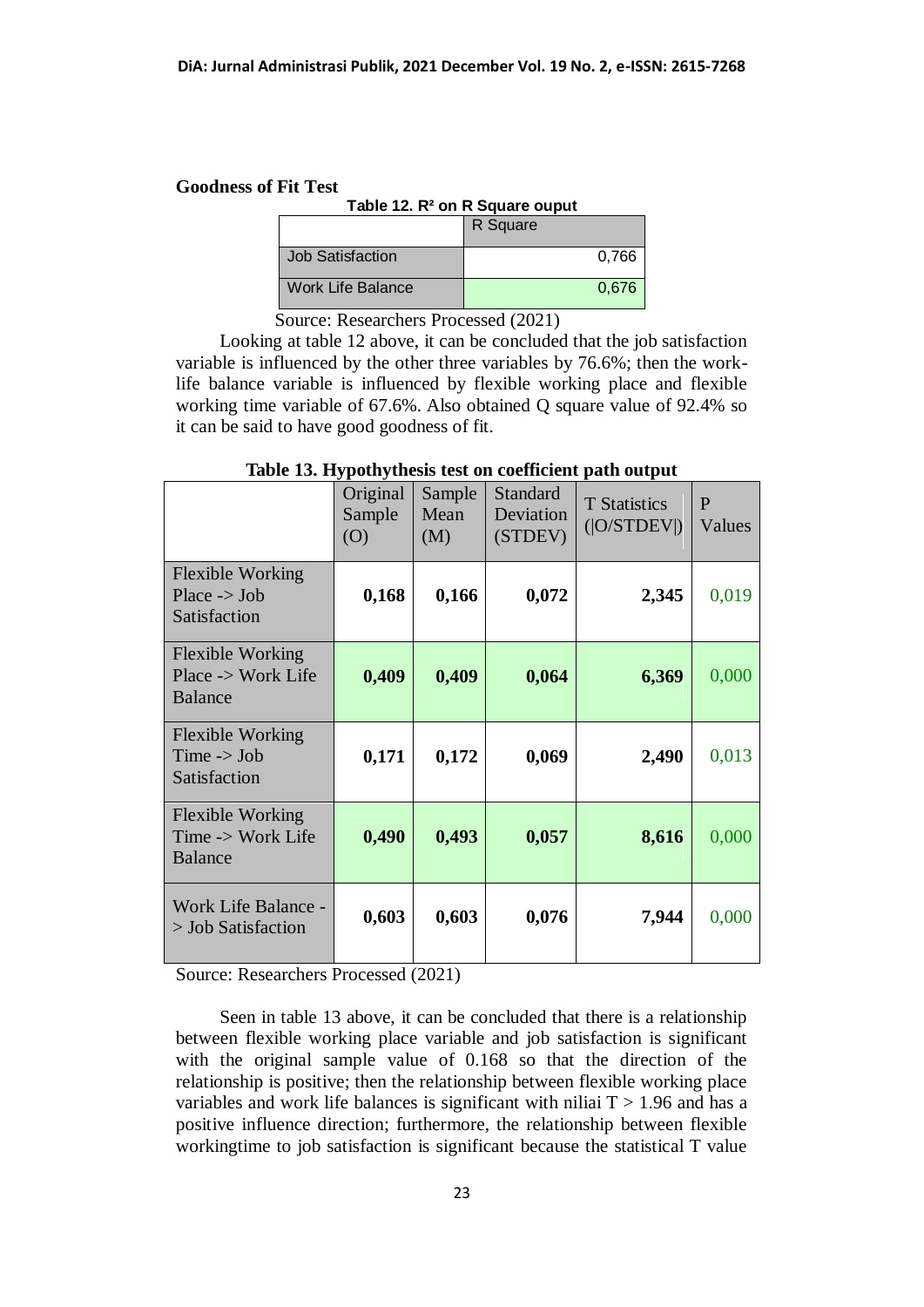of 2,490 which is greater than 1.96 and has an original sample positive value so it can be concluded that the result is positive effect; furthermore, the influence of flexible working time variables on work life balance which has a statistical T value of 8,616 so that it can be said to have a significant and positive influence because the original sample value of 0.490; then the effect of work life balance on job satisfaction is significant and the direction is positive because the statistical T value of 7,344 is greater than 1.96 and has a positive original sample value.

|                                                                                                   | Original<br>Sample<br>(O) | Sample<br>Mean<br>(M) | Standard<br>Deviation<br>(STDEV) | <b>T</b> Statistics<br>( O/STDEV ) | P<br>Values |
|---------------------------------------------------------------------------------------------------|---------------------------|-----------------------|----------------------------------|------------------------------------|-------------|
| <b>Flexible Working</b><br>Place -> Work Life<br>Balance $\rightarrow$ Job<br><b>Satisfaction</b> | 0,247                     | 0,245                 | 0,045                            | 5,494                              | 0,000       |
| <b>Flexible Working</b><br>Time -> Work Life<br>Balance $\rightarrow$ Job<br><b>Satisfaction</b>  | 0,295                     | 0,297                 | 0,052                            | 5,725                              | 0,000       |

**Table 14. Hypothesis test of indirect influence (mediated)**

Source: Researchers Processed (2021)

In addition, there is an indirect influence test but the influence between variables mediated by the variable work life balance, and obtained the results of the relationship between flexible working place variables against job satisfaction mediated by work life balance is signififkan due to the statistical t value of 5,494 (more than 1.96) with a positive sample orginal value. Furthermore, the relationship between flexible working time variables to job satisfaction with work life balance as mediation variables has a result of 5,725 so it can be said to be significant and positive due to the original sample value of 0.295.

#### **E. CONCLUSION**

Based on the results of tests and analysis on the relationship between exogenous and endogenous variables that have been conducted by researchers, it can be concluded that all variables have a significant relationship and have a positive direction, this applies to the type of direct relationship and the relationship between variables mediated by work-life balance variables. This is based on a statistical T value greater than 1.96 and has a positive original sample result. So it can be said that the entire H01 to H07 hypothesis is not accepted. In other words, it can be concluded that the application of flexible working in the covid-19 pandemic that takes place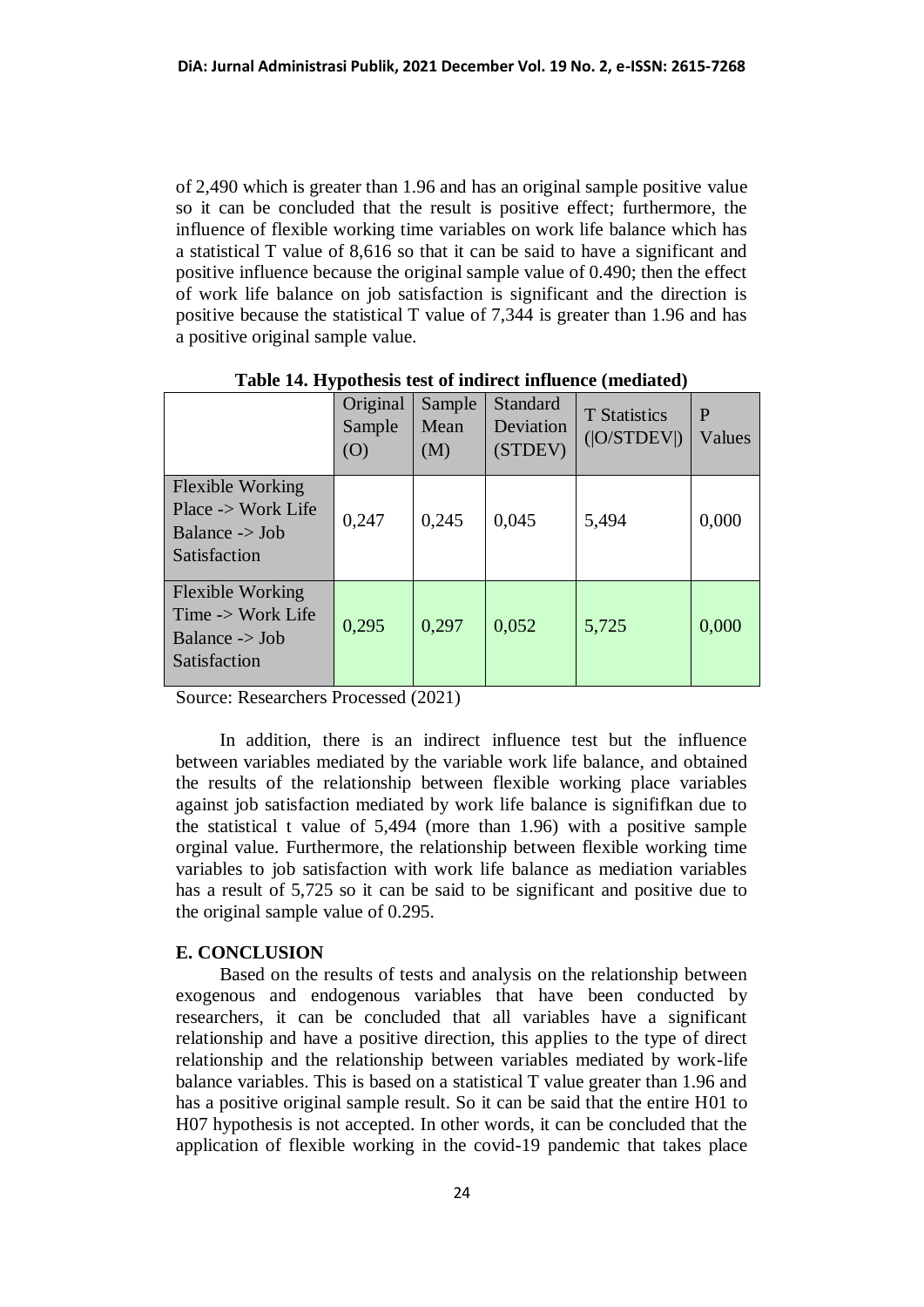results in job satisfaction (job satisfaction) of employees, and there is a balance between work life and non-work life/personal life. Although initially there were some shortcomings such as staying working late at night and on holidays, and there were internet connection constraints as well as technical constraints such as the process of signing documents by the leadership was difficult. But in the end job satisfaction is still felt by employees and work life balance can arise.

The suggestion that researchers can give to academics/researchers who will conduct the next study is to pay attention to the number of respondents studied, in the next study can be done by adding the number of respondents, or by choosing a wider scope, not limited to one agency only, can be done to one particular region or region, as is known. The application of flexible working is carried out simultaneously by all Indonesians, so this is not impossible in the future.

The next suggestion that can be given is to use other approaches such as qualitative approaches, or even use a mix method; then the next suggestion is to do further research on existing variables but with different theories and measurement scales.

#### **REFERENCES**

- Adiningtiyas, Nurul. (2016). Work Life Balance Index Among Technician. Universitas Mercubuana, Jakarta. Jurnal Ilmu Ekonomi dan Sosial, Volume 5 Nomor 3.
- Baltes, B.B., Briggs, T.E., Huff, J.W., Wright, J.A. and Neuman, G.A. (1999). Flexible and compressed workweek schedules: a metaanalysis of their effects on work-related criteria, Journal of Applied Psychology, Vol. 84 No. 4, p. 496.
- Basol, O. (2016). Classic or modern? Enhancement of job satisfaction scale for green job workers. Management. (18544223), 11(2), 103- 122.
- Batura, N., Skordis-Worrall, J., Thapa, R., Basnyat, R., & Morrison, J. (2016). Is the job satisfaction survey a good tool to measure job satisfaction amongst health workers in Nepal? Results of a validation analysis. BMC Health Services Research
- Brayfield, A. H., & Rothe, H.F., (1951). An Index of Job Satisfaction. Journal of Applied Psychology. 35, 307 – 311.
- Cammann, C et, al,. (1979). Job Satisfaction Subscale of the Michigan Organizational Assessment Questionaire.
- Davidescu, Adriana AnaMaria et al,. (2020). Work Flexibility, Job Satisfaction, and Job Performance among Romanian Employees-Implications for Sustainable Human Resource Management. MDPI Journals of Sustainability, 12, 6086.
- Duta Mustajab, A. B. (2020). Working From Home Phenomenon As An Effort To Prevent COVID-19 Attacks And Its Impacts On Work Productivity. The International Journal Of Applied Business, 13- 21.